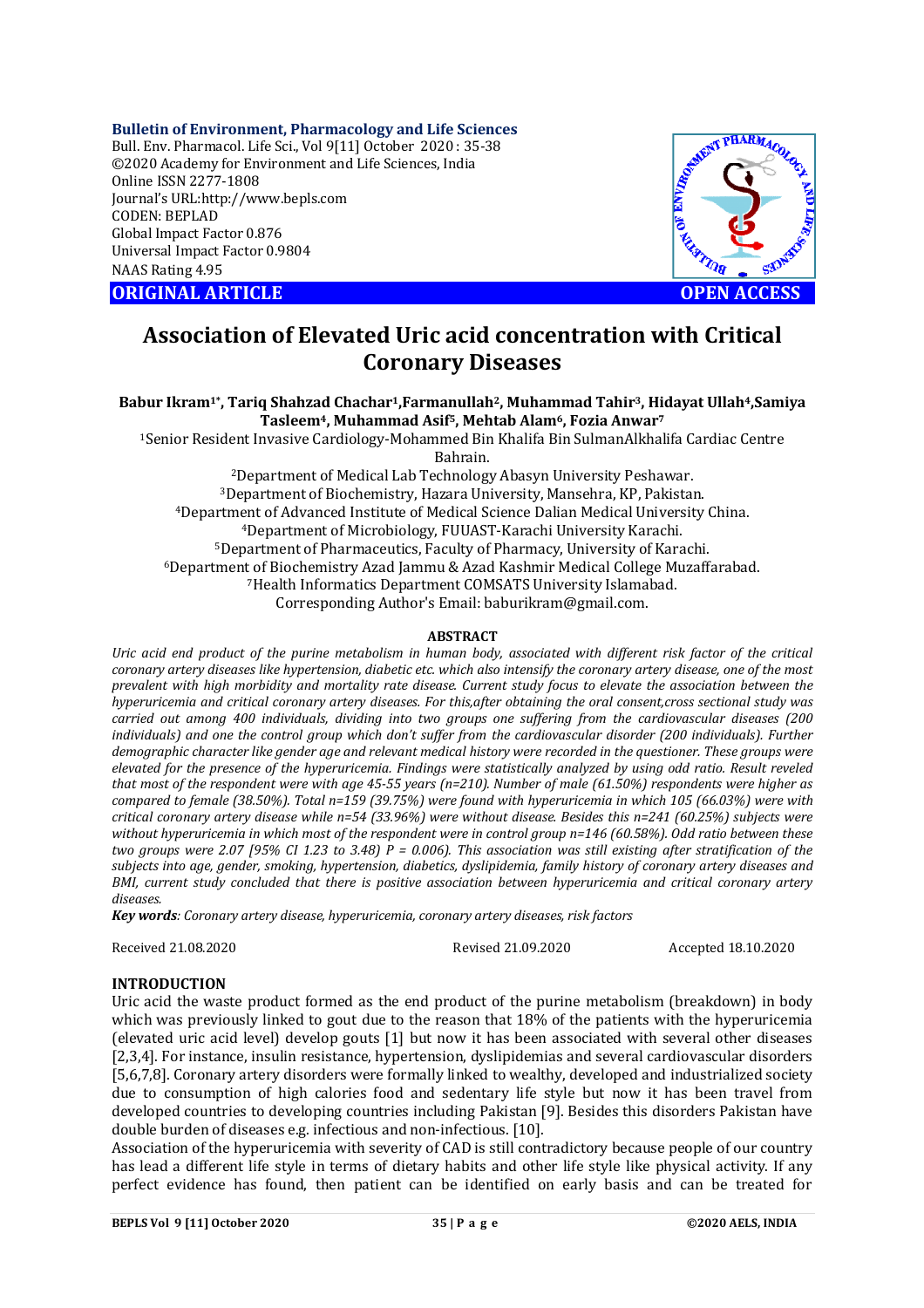#### **Ikram** *et al*

hyperuricemia as well as for its critical CAD situation which can slow down the developing of the further cardiovascular diseases. This will provide benefit to both patients in their diseases and health care providers to define guidelines for better diagnosis and management. Current study aimed to evaluate possible role of the uric acid in cardiovascular diseases.

#### **MATERIAL AND METHODS**

*Inclusion:*A random cross sectional study was carried out in general population of Kohat city KP Pakistan. Dividing the subjects into two groups. First group with critical Coronary artery disorders (presented for Coronary artery disorderson angiography) while second group act as control group without Coronary artery disorders Each group contain 200 individuals (total 400) from both genders.

*Exclusion:* all those patients were excluded from the study who have heart failure or on any high dose drug treatment like on drugs against tuberculosis, diuretics drugs, and using multivitamins, drugs for lowering level of uric acid, alcoholic persons and those with chronic renal failure.

*Blood sampling and hematology:* after obtaining the oral consent, disinfectant was applied and blood samples were collected from the subjects for analysis of the uric acid concentration. Analysis of the blood was carried out with the standard chemical analyzer in the Pathology Laboratory of the KDA hospital Kohat. All those samples which have uric acid more than 6.4mg/dl were labeled as high SUA level. Besides this, patients with un-stable angina, ST-elevation myocardial infraction and non-ST elevation myocardial infraction were further subjected to coronary angiography to assess for the presence of any disorder (CAD).

*Statistical analysis:* Findings are statistically analyzed with the SPSS version 18. For the association between hyperuricemia and CAD odd ratio was calculated. Further outcomes were categorized for gender, age, smoking, hypertension, family history of IHD, diabetes and any raised for Body Mass Index (BMI). After categorization OR (odd ratio) was estimated with 95% confidence interval.

# **RESULTS**

Majority of our subjects were in age group of 45-55 years old and most (61.5%) of them were male. Besides this, among 400 subjects 39.75% were diagnosed with hyperuricemia. In which 26.25% were with chronic CAD. Apart from this n=190/400 patient were also suffer from hypertension among which 20% were with hyperuricemia condition and 14.20% were with CAD. 123/400 patient were diabetic among which 56.91% were with elevated uric acid and 36.6% were with CAD. Majority of our subjects (n=288) were suffered with abnormal lipid content (Dyslipidemia) among which 30.90% were with hyperuricemia and 24.30% were with CAD. Further detail is given in the table 2 and percentages is illustrated in figure 1 below. While odd relationship of hyperuricemia and critical CAD is given in the table 1.

|                                                    | Hyperuricemia | Total        |     |  |  |  |
|----------------------------------------------------|---------------|--------------|-----|--|--|--|
|                                                    | Positive      | Negative     |     |  |  |  |
| Cases with CAD                                     | 105 (66.03%)  | 95 (39.41%)  | 200 |  |  |  |
| Control group                                      | 54 (33.96%)   | 146 (60.58%) | 200 |  |  |  |
| Total                                              | 159 (39.75)   | 241 (60.25%) |     |  |  |  |
| Odd ratio 2.07 [95% CI 1.23 to 3.48] $P = 0.006$ ] |               |              |     |  |  |  |

|  | Table 1: Odd Ratio between hyperuricemia and coronary artery diseases |                  |  |
|--|-----------------------------------------------------------------------|------------------|--|
|  | II-magnusianusia                                                      | $T_{\text{odd}}$ |  |



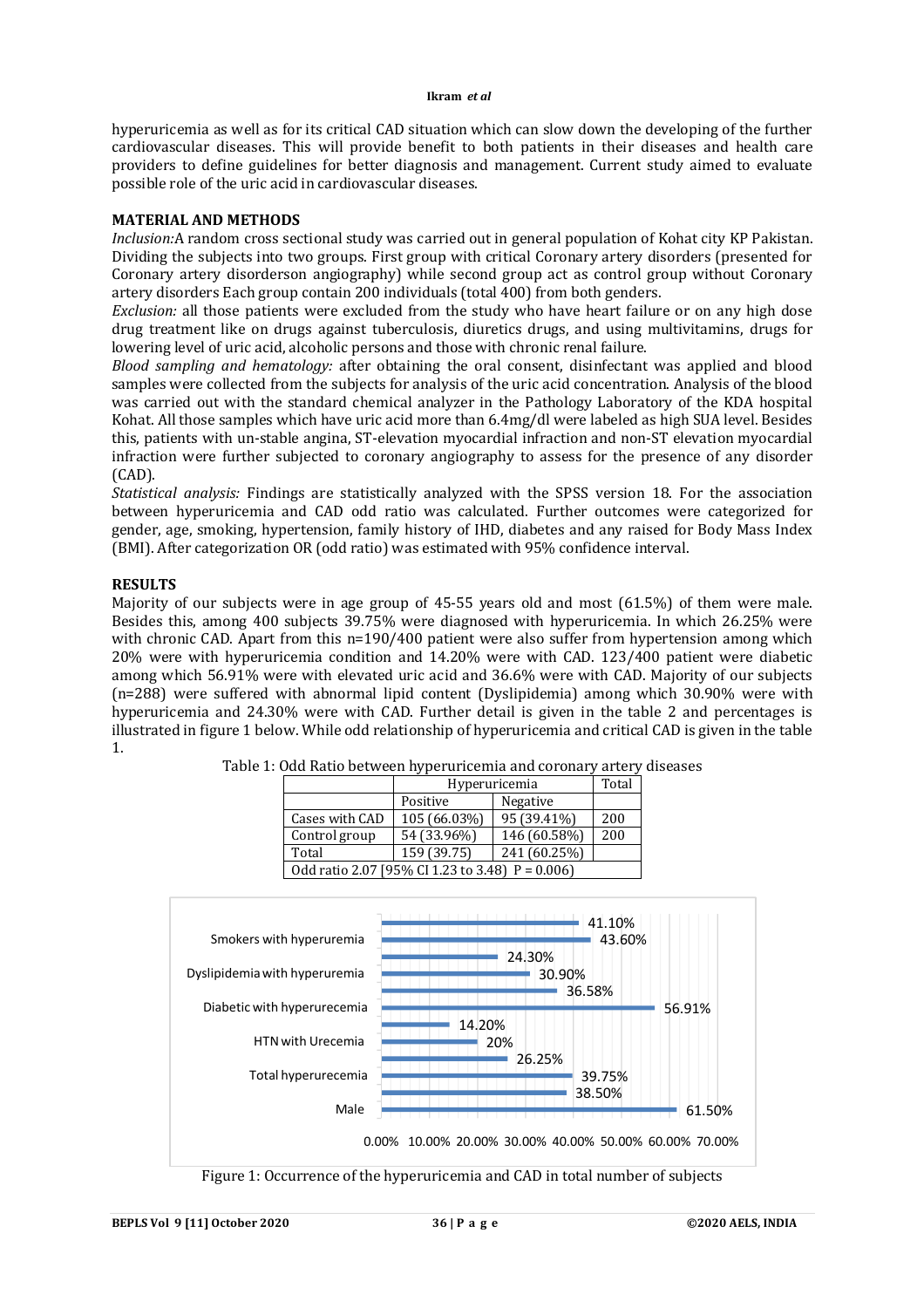#### **Ikram** *et al*

| abic 2.5d atmcauon of results for unicrent risk factors of carufovascular uiscasc<br><b>Stratification</b> | <b>Total frequency</b> | Hyperuricemia          | Hyperuricemia  | <b>OR</b> |  |  |  |  |  |
|------------------------------------------------------------------------------------------------------------|------------------------|------------------------|----------------|-----------|--|--|--|--|--|
| category                                                                                                   |                        | frequency              | with CAD       |           |  |  |  |  |  |
| Age groups                                                                                                 |                        |                        |                |           |  |  |  |  |  |
| <35 years                                                                                                  | 35                     | 12                     | $\overline{2}$ | 5.4       |  |  |  |  |  |
| 35-45 years                                                                                                | 100                    | 48                     | 22             | 1.37      |  |  |  |  |  |
| 45-55 years                                                                                                | 210                    | 78                     | 68             | 1.39      |  |  |  |  |  |
| >55 years                                                                                                  | 55                     | 21                     | 13             | 1.24      |  |  |  |  |  |
|                                                                                                            |                        | Gender                 |                |           |  |  |  |  |  |
| Females                                                                                                    | 154                    | 44                     | 21             | 1.38      |  |  |  |  |  |
| Males                                                                                                      | 246                    | 115                    | 84             | 2.56      |  |  |  |  |  |
|                                                                                                            |                        | <b>Medical History</b> |                |           |  |  |  |  |  |
| <b>HTN</b>                                                                                                 | 190                    | 38                     | 27             | 1.48      |  |  |  |  |  |
| Non-HTN                                                                                                    | 210                    | 121                    | 78             | 2.98      |  |  |  |  |  |
| diabetic                                                                                                   | 123                    | 70                     | 45             | 1.65      |  |  |  |  |  |
| Non-diabetic                                                                                               | 277                    | 89                     | 60             | 2.15      |  |  |  |  |  |
| Normal-lipid profile                                                                                       | 112                    | 48                     | 35             | 1.23      |  |  |  |  |  |
| Dyslipidemia                                                                                               | 288                    | 89                     | 70             | 2.35      |  |  |  |  |  |
| Non-smokers                                                                                                | 242                    | 90                     | 40             | 2.65      |  |  |  |  |  |
| Smokers                                                                                                    | 158                    | 69                     | 65             | 1.56      |  |  |  |  |  |
| <b>Family history of CAD</b>                                                                               |                        |                        |                |           |  |  |  |  |  |
| Positive                                                                                                   | 210                    | 100                    | 102            | 2.31      |  |  |  |  |  |
| Negative                                                                                                   | 190                    | 59                     | 3              | 1.35      |  |  |  |  |  |
| <b>Body Mass Index (BMI)</b>                                                                               |                        |                        |                |           |  |  |  |  |  |
| raised                                                                                                     | 235                    | 106                    | 80             | 1.98      |  |  |  |  |  |
| normal                                                                                                     | 165                    | 53                     | 25             | 2.98      |  |  |  |  |  |

Table 2:Stratification of results for different risk factors of cardiovascular diseases

# **DISCUSSION**

Different studies have been carried out to assess the association of the uric acid in the cardiovascular disorders. Like Framingham heart study and ARIC study conclude that there is no association between uric acid and cardiovascular diseases and study conducted in the Itlay that show that there is no association between hyperuricemia and cardiovascular disorders [11] but different other studies have been carried out and shows that uric acid has been linked with the cardiovascular diseases [12]. One study carried out in Japan has concluded that availability of the uric acid in blood can cause CAD even in small fraction that is 1.0mg\dl in serum (SUA) than a group that don't have any change in the SUA level (p=0.042) [13].

Gensini score one of the best indicator known to evaluate the severity of the CAD [14]. In one study concluded that mean Gensini score was different significantly (p<0.006) among groups (high uric acid and normal uric acid). Another study concludedthat chronic lesions were more frequently occur in the group with elevated uric acid than a group with normal uric acid level [15]. Several other studies also conclude strong association between elevated uric acid and heart disorders [16-19]. Uric acid level in the serum don't increase directly the risk of the heart disorders but show direct impact on some risk factor like hypertension which in turn increase the chance of the cardio-vascular disease [17]. It is not necessary all the time that elevated uric acid will show some symptoms sometimes it is asymptomatic which should not be considered as biological inert because it may cause or intensify the coronary artery disease [18]. Our current study is comparable to these all mentioned studies because it also shows positive association between SUA and CAD and can be considered as valuable evidence. Hyperuricemia can be considered as independent risk factor critical coronary artery diseases [20].

Though our study can be considered as valuable work (as evidence in the association between hyperuricemia and critical CAD but with limitation as it is totally an observational studies and we only considered change in the level of the uric acid but this may happen with the course of time.

# **CONCLUSION**

Current studies concluded that hyperuricemia is higher in the group suffering from critical coronary artery disease as compared to the group which is not suffering from the CAD and hence it can be considered that association between the hyperuricemia and critical coronary artery disease is positive**.** 

#### **REFERENCES**

1. Qiu L, Cheng X, Wu J, Liu J, Xu T, Ding H.(2013). Prevalence of hyperuricemia and its related risk factors in healthy adults from Northern and Northeastern Chinese provinces. BMC Public Health;13:664-8